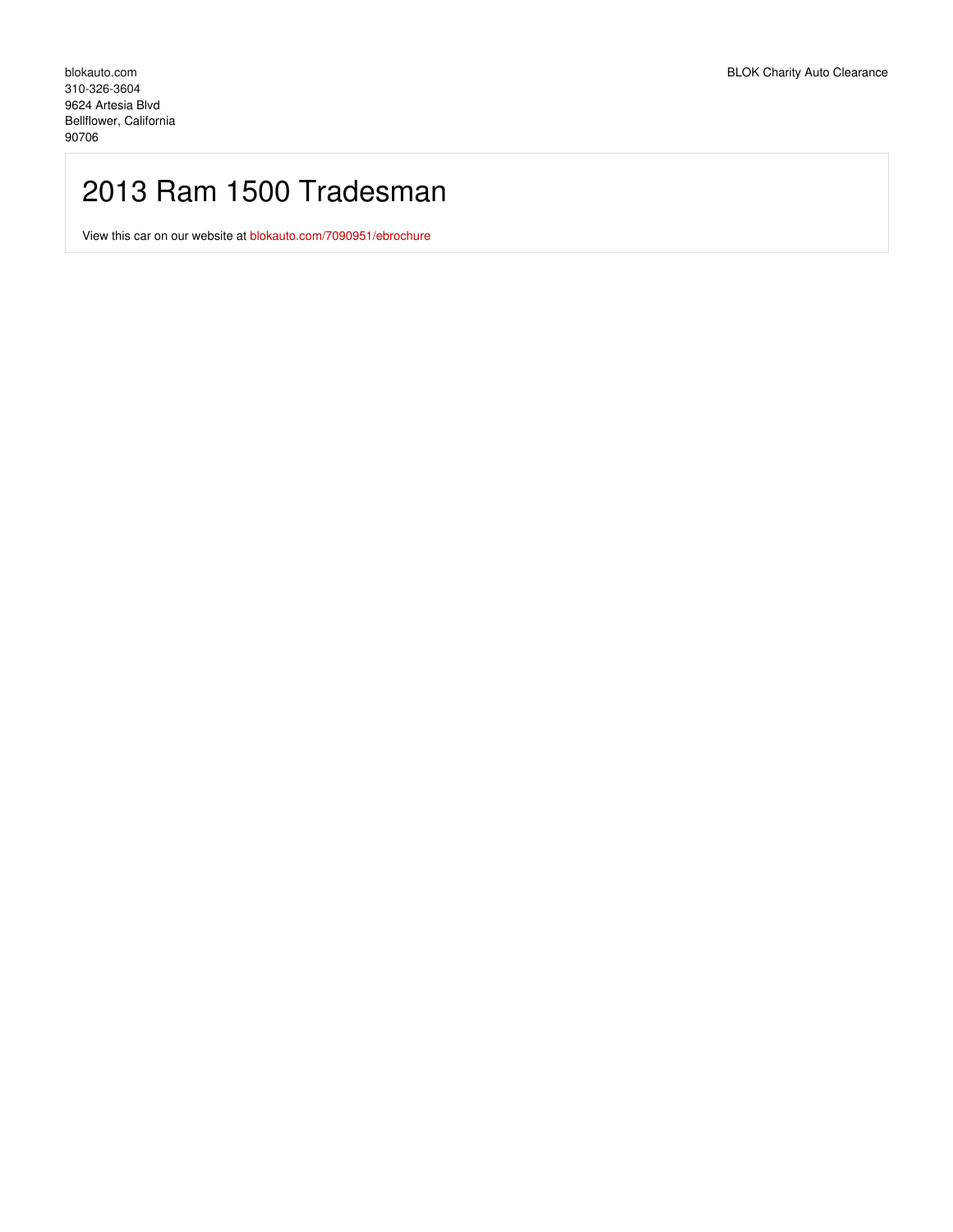

# Our Price **\$9,800**

## **Specifications:**

| Year:             | 2013                     |
|-------------------|--------------------------|
| VIN:              | 1C6RR6FP3DS544126        |
| Make:             | Ram                      |
| Stock:            | 76892                    |
| Model/Trim:       | 1500 Tradesman           |
| <b>Condition:</b> | Pre-Owned                |
| Body:             | Pickup Truck             |
| <b>Exterior:</b>  | <b>Bright White</b>      |
| Engine:           | 4.7L V8 FLEX-FUEL ENGINE |
| Interior:         | <b>Gray Cloth</b>        |
| Transmission:     | Auto                     |
| Mileage:          | 1                        |
| Drivetrain:       | <b>Rear Wheel Drive</b>  |
| Economy:          | City 14 / Highway 20     |

# **This particular Vehicle's true mileage is unknown (TMU).**

Please call or e-mail to check availability!!! All of our vehicles are available for purchase Monday through Sunday from 8:00am-5:00pm. Please note we do not offer any financing and/or payment plans of any kind. For more information, please call (310)-326- 3604 and press 1 for the sales department. We are currently not having any auctions on Saturdays due to Covid 19.

WHEN CALLING THE SALES DEPARTMENT, PLEASE PROVIDE THE STOCK NUMBER FOR THE VEHICLE YOU ARE INTERESTED IN!!!

WE HAVE 300+ CARS AT OUR LOCATION!!! WE RECEIVE NEW CARS EVERY WEEK AND OUR WEBSITE IS UPDATED ON A DAILY BASIS!!!

VISIT WWW.BLOKAUTO.COM TO SEE OUR FULL INVENTORY!!!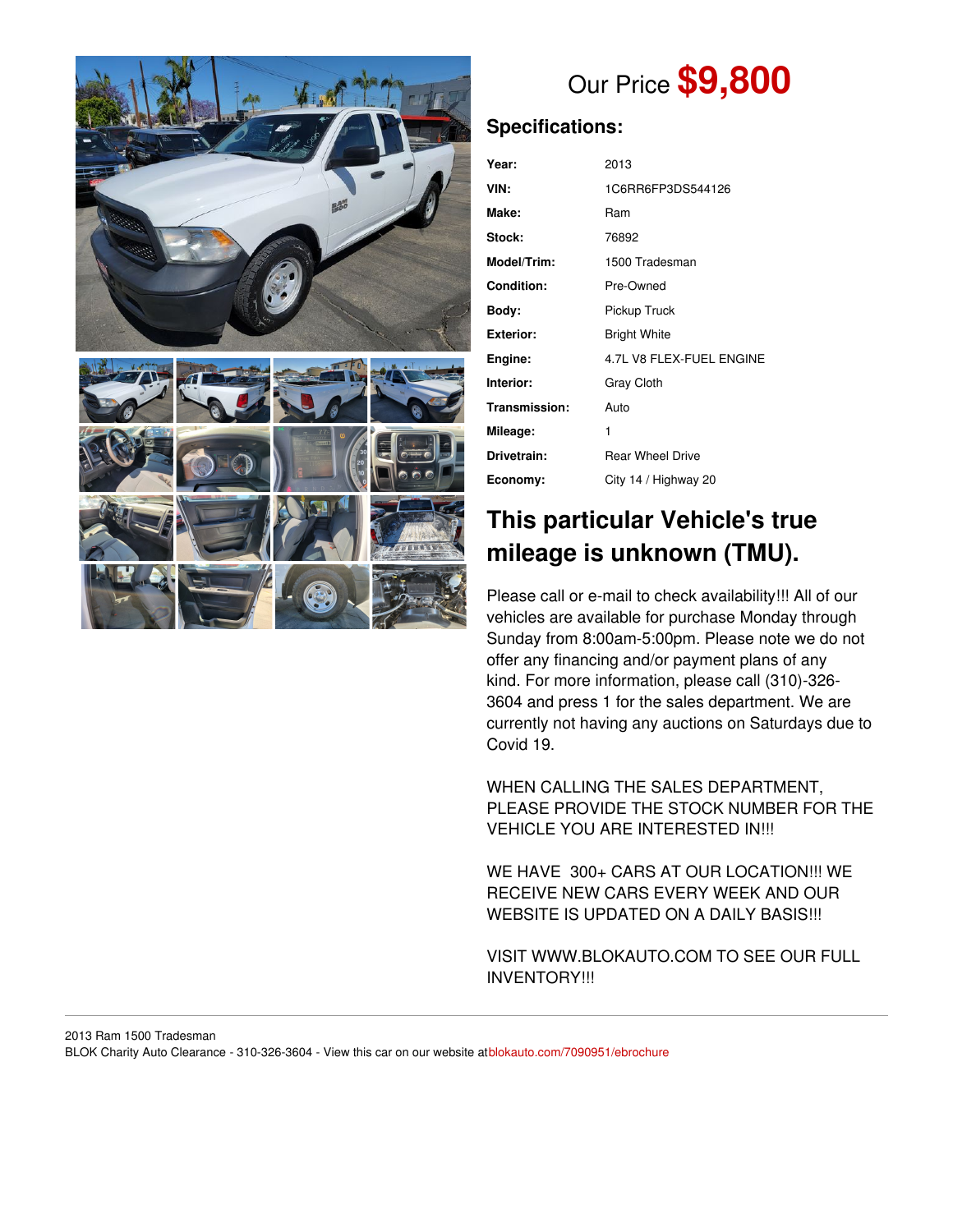

2013 Ram 1500 Tradesman

BLOK Charity Auto Clearance - 310-326-3604 - View this car on our website at[blokauto.com/7090951/ebrochure](https://blokauto.com/vehicle/7090951/2013-ram-1500-tradesman-bellflower-california-90706/7090951/ebrochure)